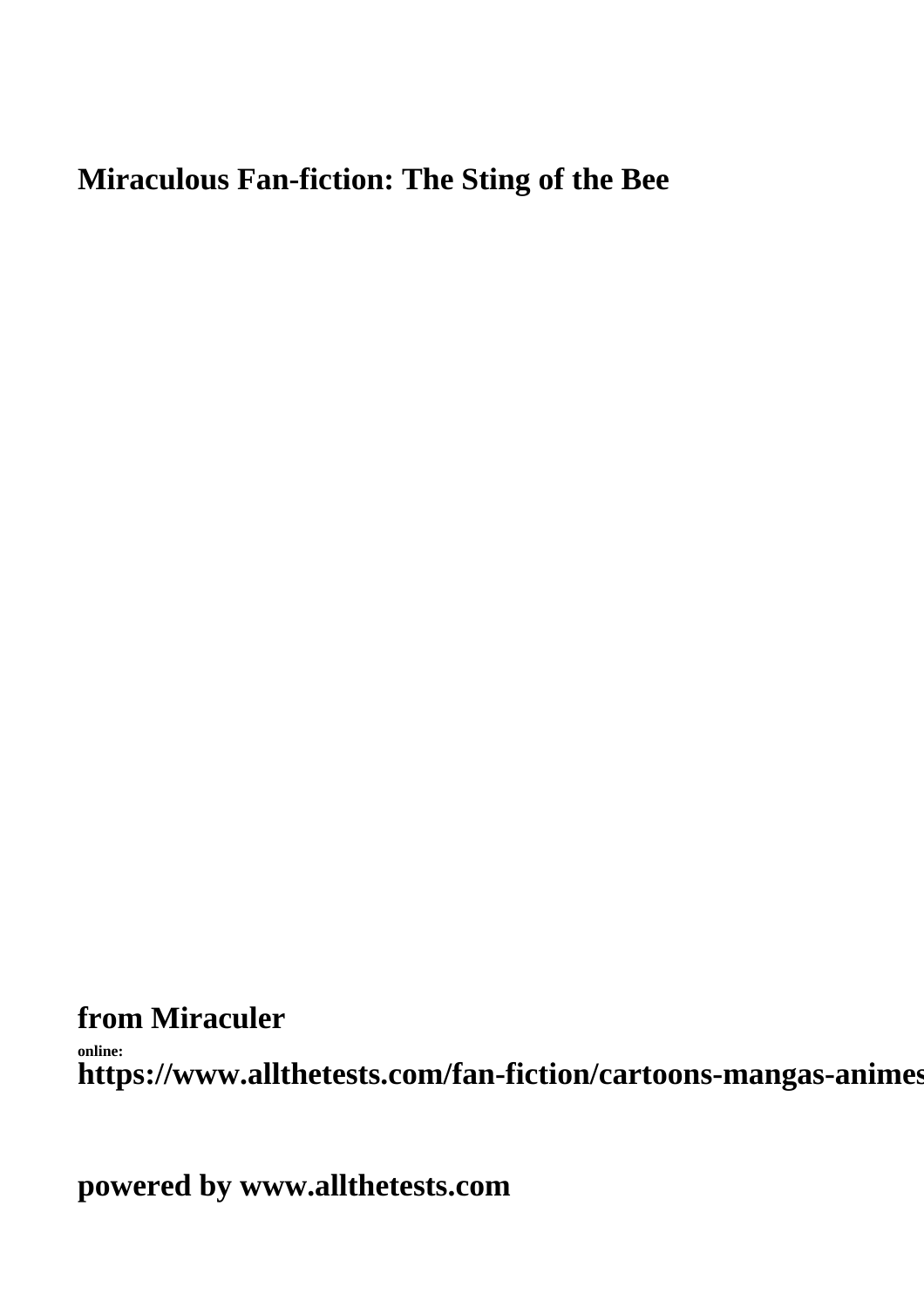

It was a wonderful day and Paris looked beautiful in the long-lasting sunlight, the sky was a dazzling blue, and not a cloud could be seen. However, Marinette was paying no attention to the blue sky and ferocious heat nor the fact that she could view this spectacular scene from the roof-tops of Paris as her alter ego Ladybug. All she could think about were the stinging words Chloe Bourgeois had shouted at her earlier that day in school. So far Marinette had been able to put these thoughts at the back of her head to focus on lessons but now that there was nothing to distract her and school was over, it was all she could think about. ?Calm down Marinette nobody can control what Chloe says except herself, besides it?s not as if you are her only target, and imagine what Chloe would think if she knew you were Ladybug.? Tikki?s words only cheered Marinette up slightly but she still returned the encouraging smile Tikki gave her. ?I know but I?m so angry Tikki and Chloe is just a stuck-up brat who cares about no one but herself!? Giving up, Tikki sighed, there was no point in trying to calm Marinette down as it was more than likely going to make her even angrier, and then she would be akumatized! That would surely be the last thing anybody would want.

### The Next Day

Marinette went to the school the next day only to go home angrier than she had ever been before, including the time Lila had got her expelled. Chloe had done something horrible even for her and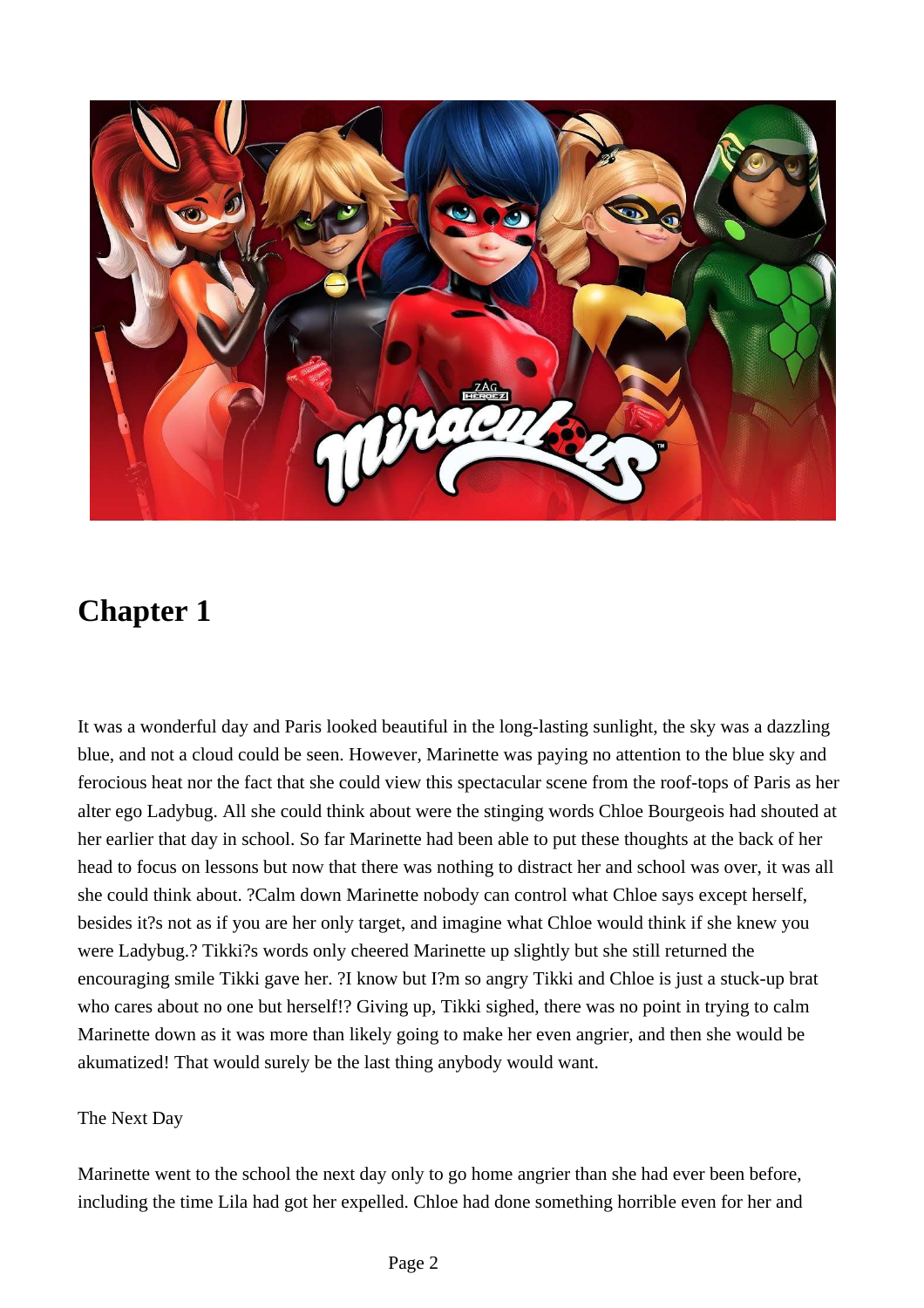Marinette was almost considering being home-schooled until Adrien flashed into her mind. If Adrien at school no way was home-schooling an option, but it could remain a possibility? Alya and Nino were chatting just outside the school when they saw the Akuma, at first it seemed as though it was heading for Adrien and Nino shouted out in warning. Now everyone was aware of it. The Akuma disappeared around the corner where Marinette was standing, upset and angry. It was only Alya who heard the familiar sound of her best friend?s voice speaking the two words that so many Parisians had spoken before her: ?Yes, Hawkmoth.?

She told everyone who could hear her run but Chloe was not running to safety she was running to the one place the villain would look for her first. Her Queen Bee signal. Alya got her phone out ready to film the villain fight (For Ladyblog reasons of course.) Cat Noir arrived on the scene and warned her to stay out of danger, but there was no sign of Ladybug. She had never been this late for a fight before, not ever. Had something happened to Paris?s beloved heroine or was Ladybug? no Alya couldn?t believe what she was thinking it was surely illogical, but if it was true, if there was any possibility of it being true, Cat Noir would definitely be taking on this villain alone. This was bad.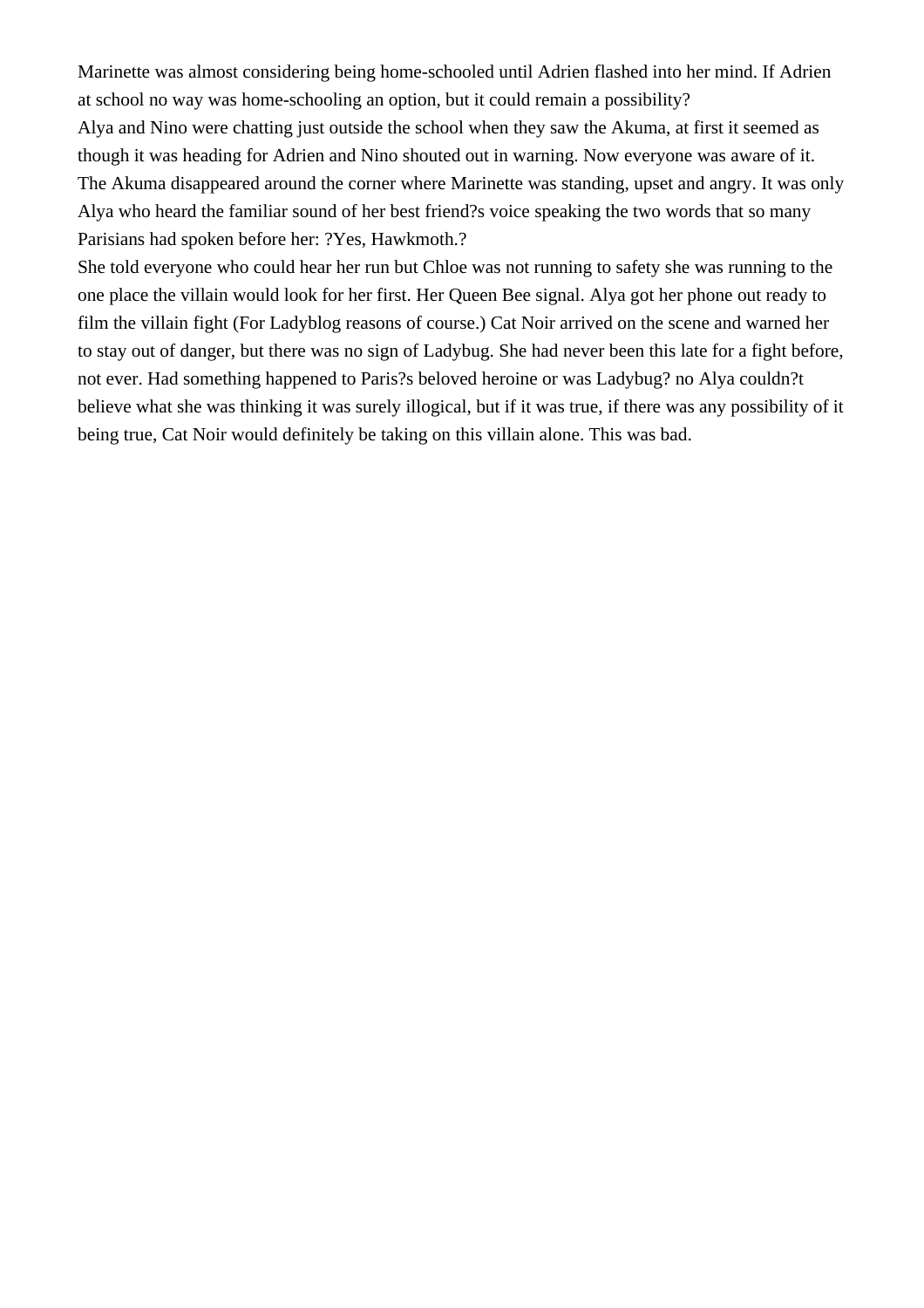# **The Sting of the Bee PART 2!**

**from Miraculer**

**online:** https://www.allthetests.com/fan-fiction/cartoons-mangas-animes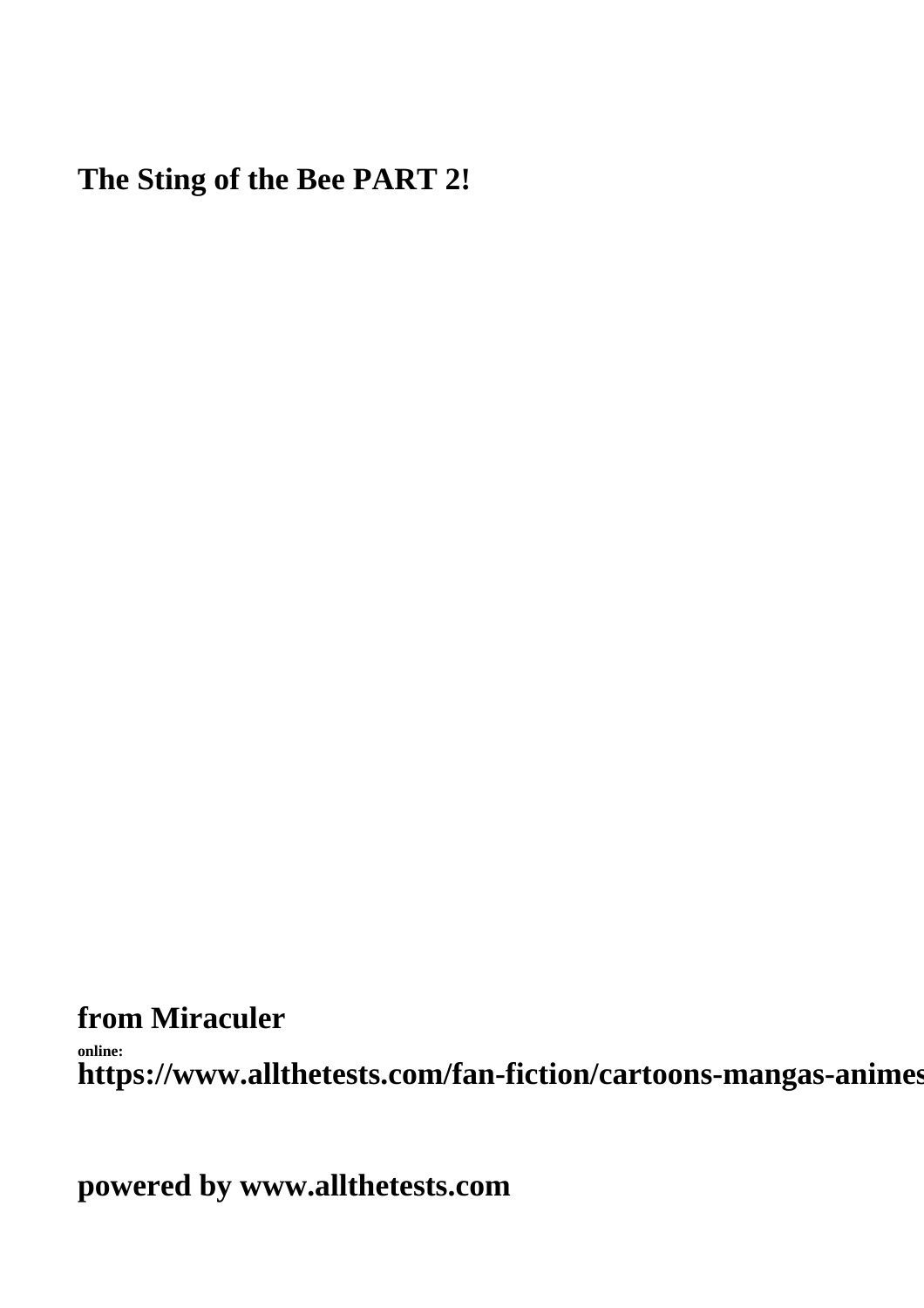Sorry, for such a long wait for the second part but I currently have 3 fanfics on the go I hope you like this as much as the first one.

By the way, it ends in a cliffhanger so make sure you check out the 3rd part soon!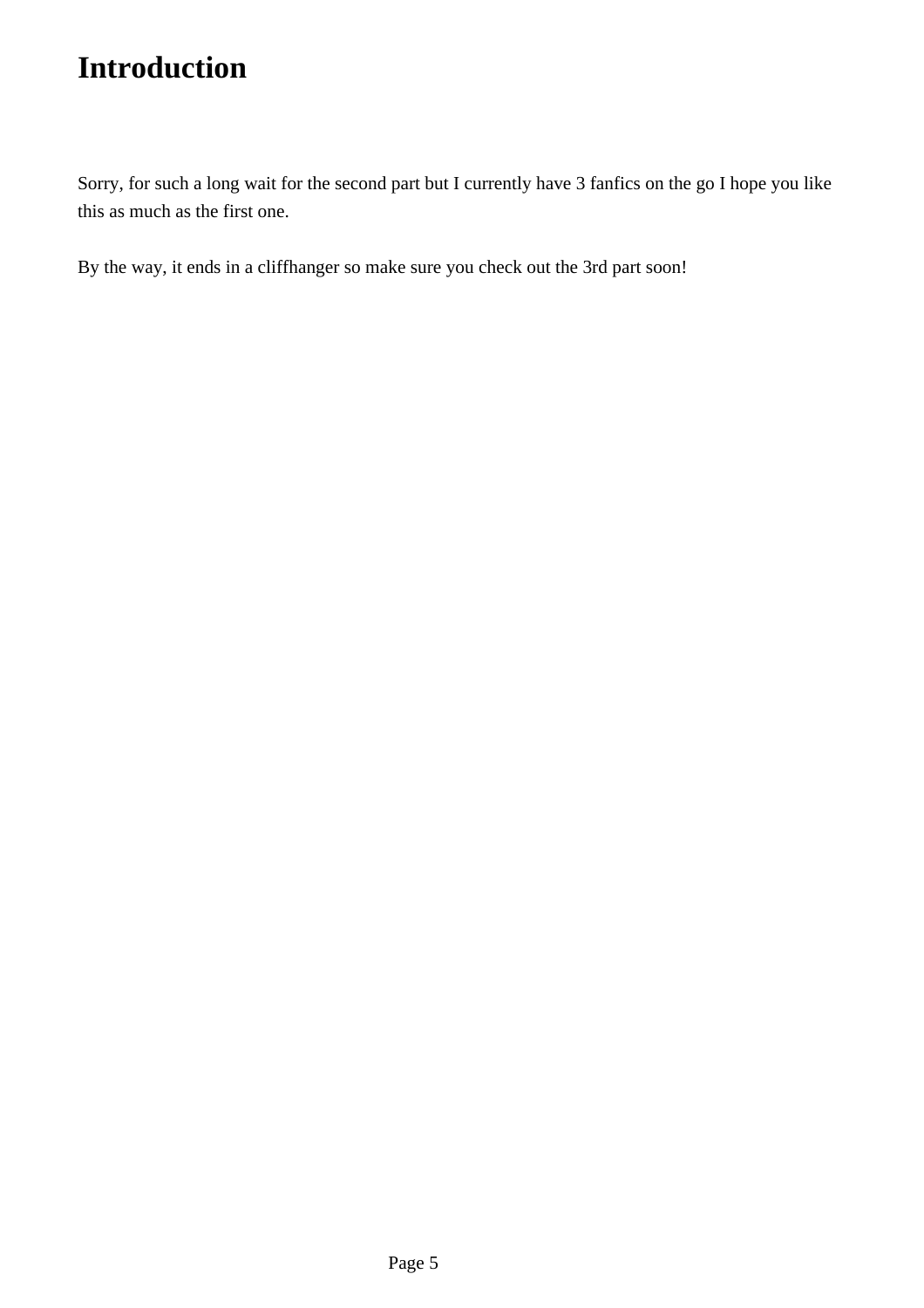

### PART 2

It had been hours since Alya had given up filming and was sure that she was not the only one who knew the identity of Ladybug, but of course, this was not the worst of the problems at the time. For not only was Alya unable to help out as Ladybug was the one who handed out miraculous but Cat Noir was exhausted. You could easily tell. He wasn?t even trying anymore. Then the idea struck her, as long as the Akuma wasn?t in her earrings Cat Noir could break the object of which the vile creature inhabited and use his cataclysm to get rid of the Akuma. It was a full-proof plan and Cat Noir agreed as Alya told him this. It worked! Marinette was back to normal and Paris had yet again been saved.

### BACK AT SCHOOL

Marinette stayed on the down-low for a few days but when she finally thought everything had blown over she was bombarded with questions, however the look on Adrien and Chloe?s faces was unforgettable. Chloe looked apologetic and Adrien looked, actually, Marinette couldn?t read his facial expressions but it annoyed her that he was just standing and staring at her, it was kind of creepy. When the bell went for the first lesson of the day everyone left and Marinette went to pick up her bag when suddenly someone tapped her on the shoulder, it was Adrien?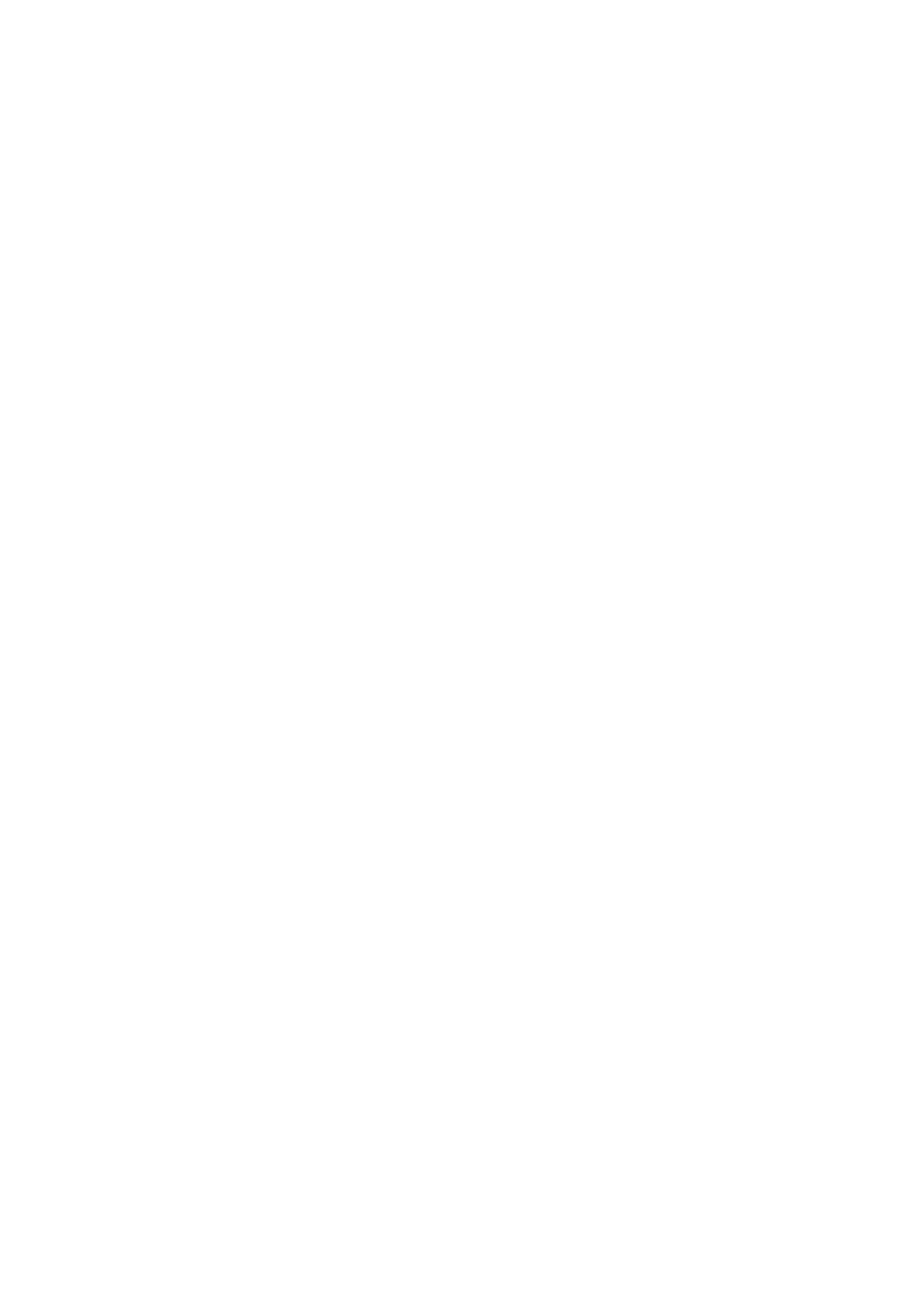**The Sting of the Bee Part 3**

**from Miraculer** 

**online:** https://www.allthetests.com/fan-fiction/cartoons-mangas-animes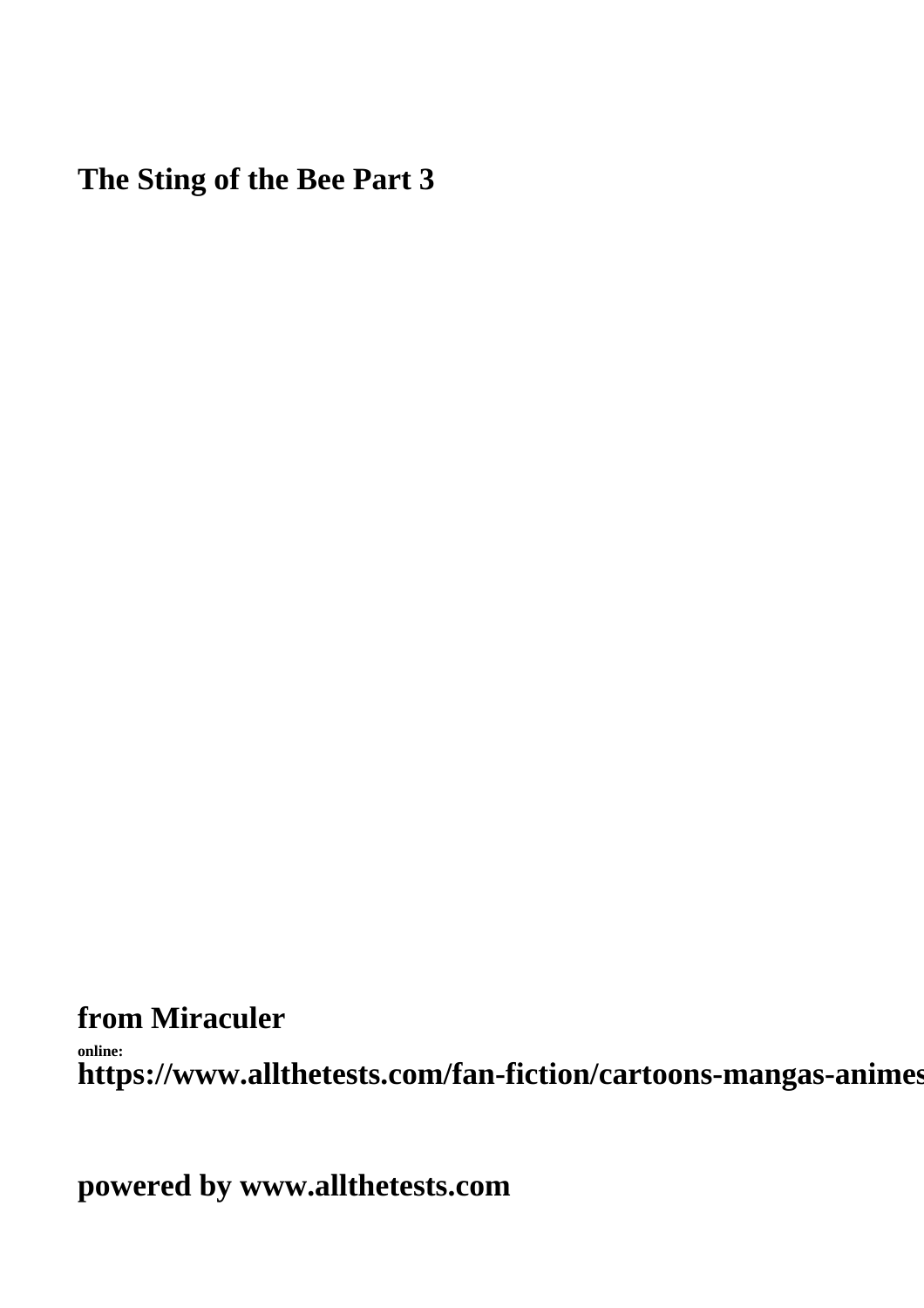I couldn't wait to write this part as it is so action-packed!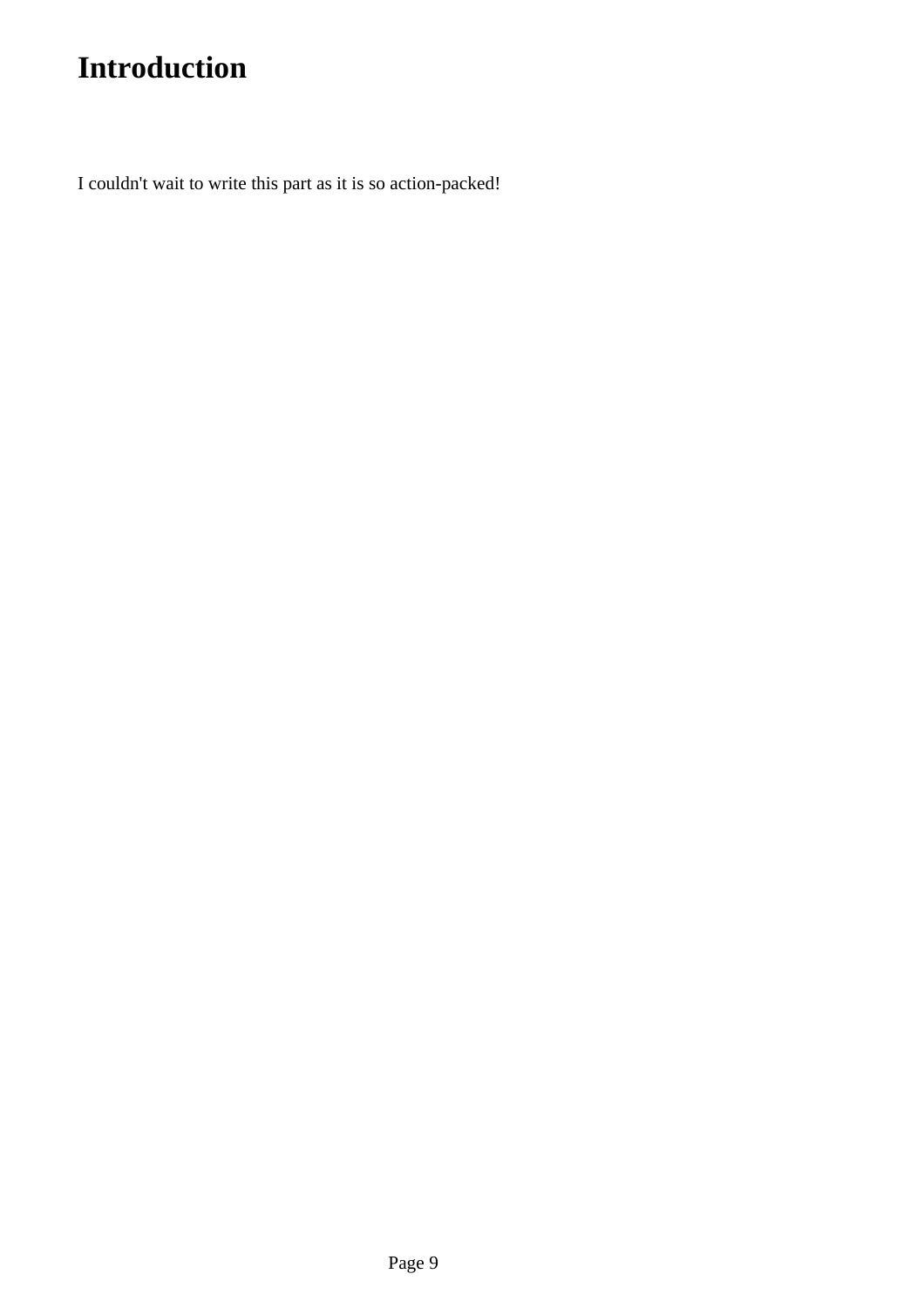As Marinette turned around, Adrien's face turned red. He clearly had something to tell her but he just couldn't get the words out, it was weird, they had kind of reversed roles. "I wanted t-to tell y-you that, that you make a purr-fect Ladybug" Adrien whispered to her and sighed as Marinette giggled, clearly oblivious to the massive hint. "Umm, do you want to hang out after school?" Adrien asked, aware of the obvious answer. "Is your father going to allow you, he doesn't normally," Marinette replied in a serious tone. "He doesn't have to know m'lady." Marinette giggled again but suddenly her face fell, "Did you just call me m'lady?"

"I sure did, buggaboo." Marinette suddenly understood why Adrien was using Cat Noirs' pet names for Ladybug. HE was Cat Noir. Marinette felt awkward, the boy she had rejected continuously was also the boy she had a huge crush on. Perhaps this was worth the sting after all...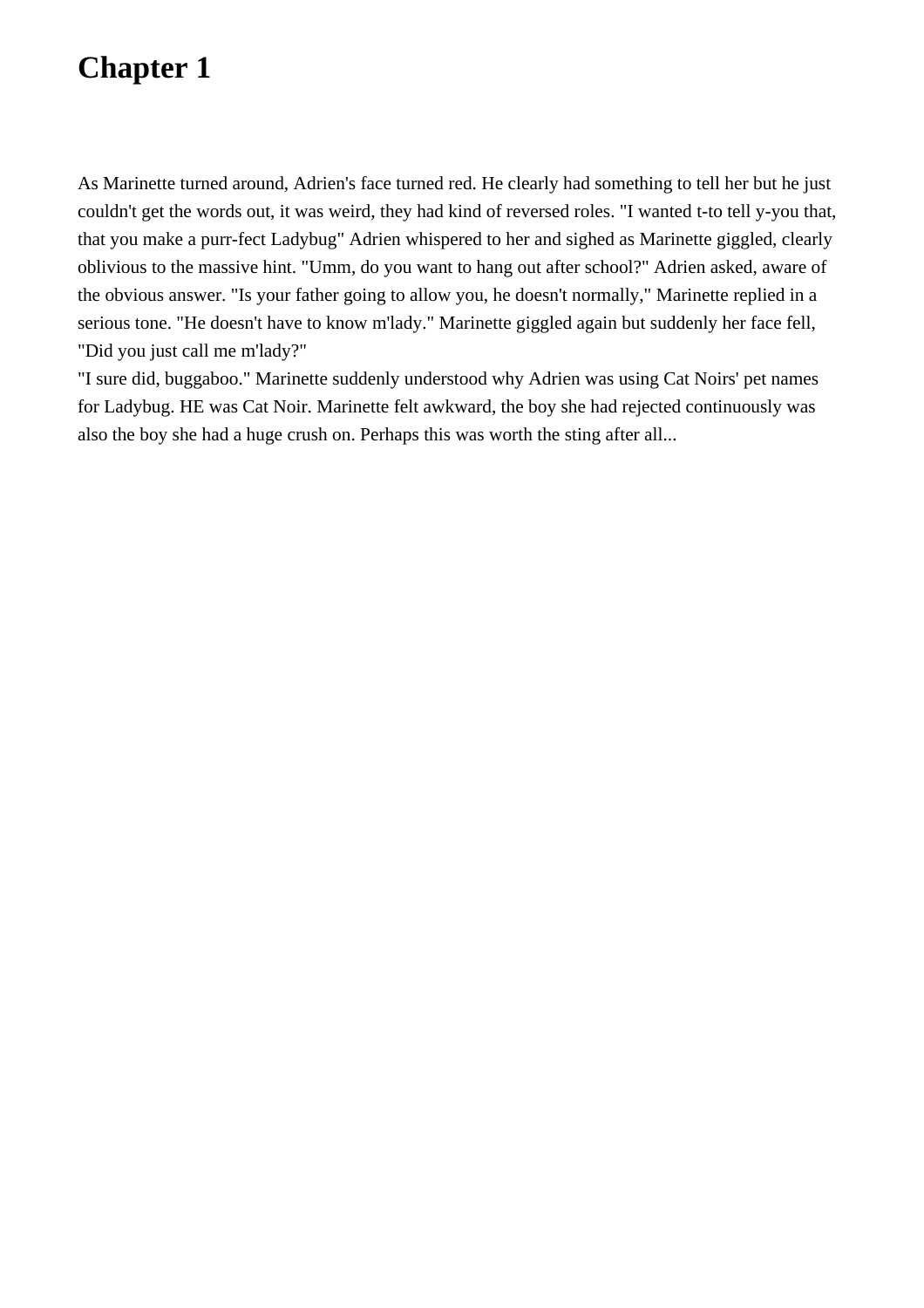**The Sting of the Bee Part 4**

**from Miraculer** 

**online:** https://www.allthetests.com/fan-fiction/cartoons-mangas-animes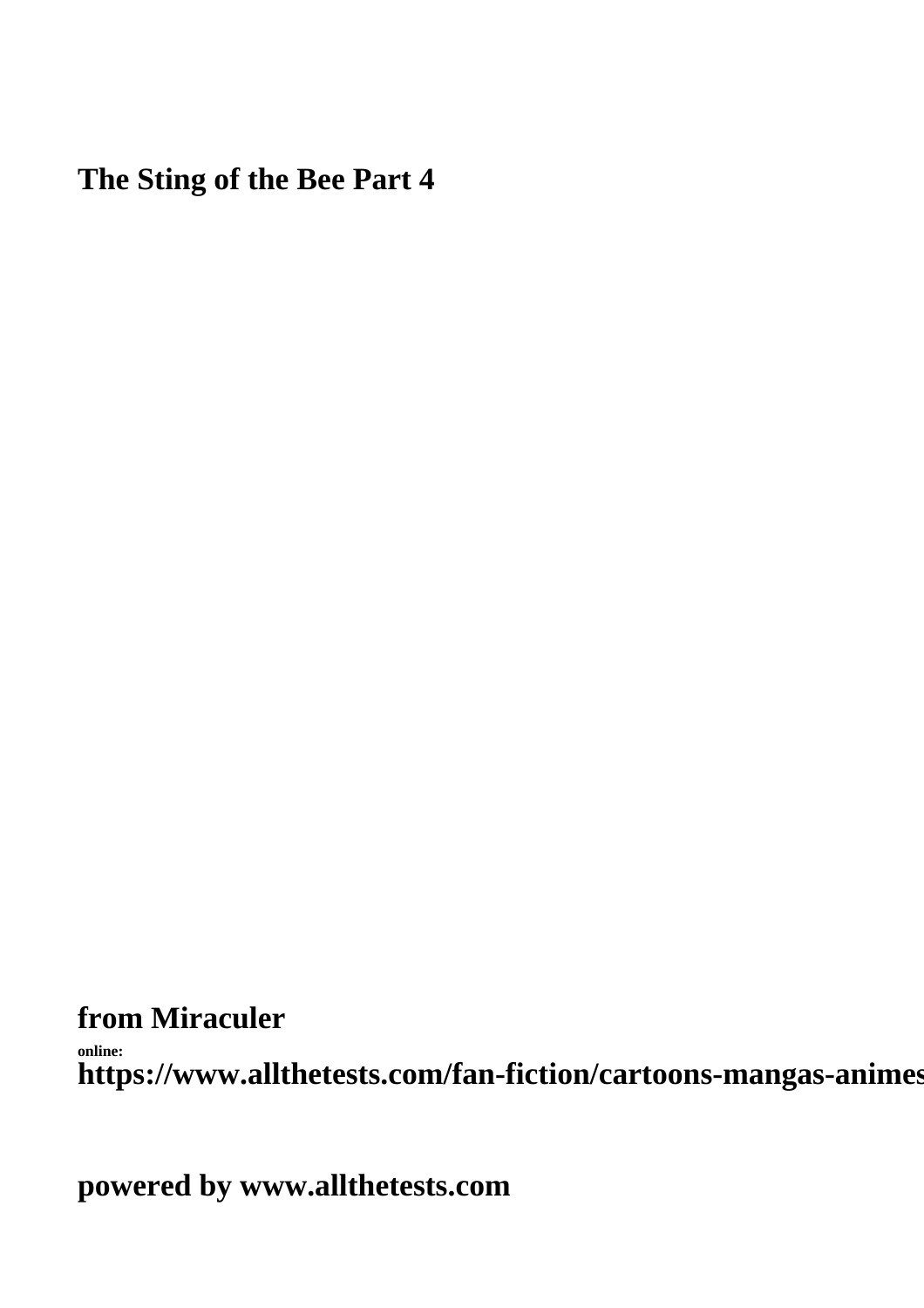I wanted to make this part longer but I began to get writer's block so decided to stop.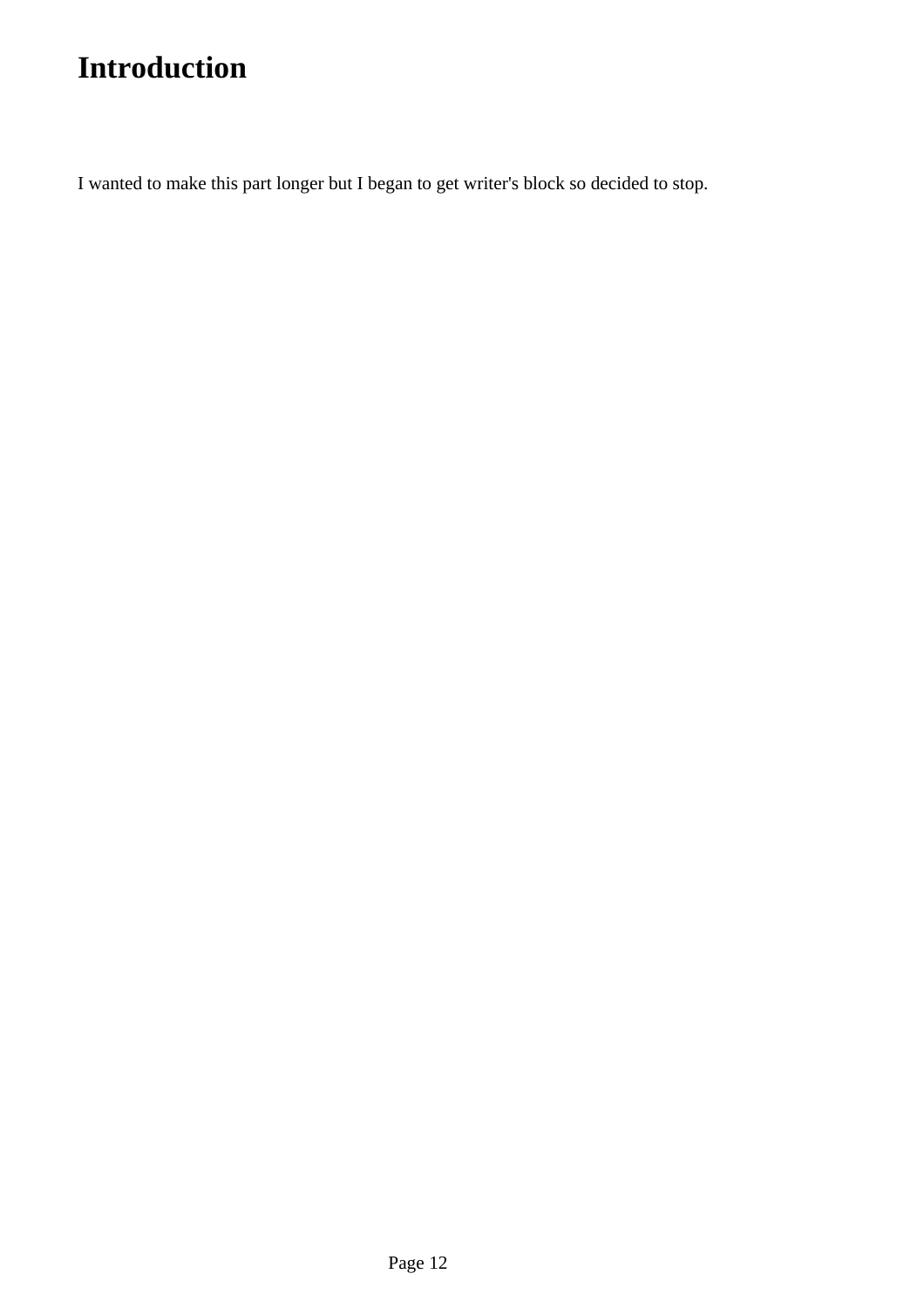As Marinette turned around again to face Adrien she saw the unmistakable figure of cat noir occupying the space Adrien had been standing in moments before? They stood in silence for a moment until Marinette spotted Alya running towards her. "Come on Marinette, just because you're a superhero doesn't mean you can be late to class? you should hurry up to Adrien? Come On!" Marinette turned to see Adrian had transformed back, and he had a look of relief on his face. Marinette hurried to gather up her books and ran to class without looking back?

#### LATER THAT DAY

Ladybug was sat on a Paris rooftop waiting (and dreading) for Cat Noir to turn up for their patrol. Suddenly a thump behind her informed Ladybug that someone had turned up "Finally, I was beginning to wor-" but as the ladybug turned around. She did not see cat noir behind her? it was none other than Hawkmoth!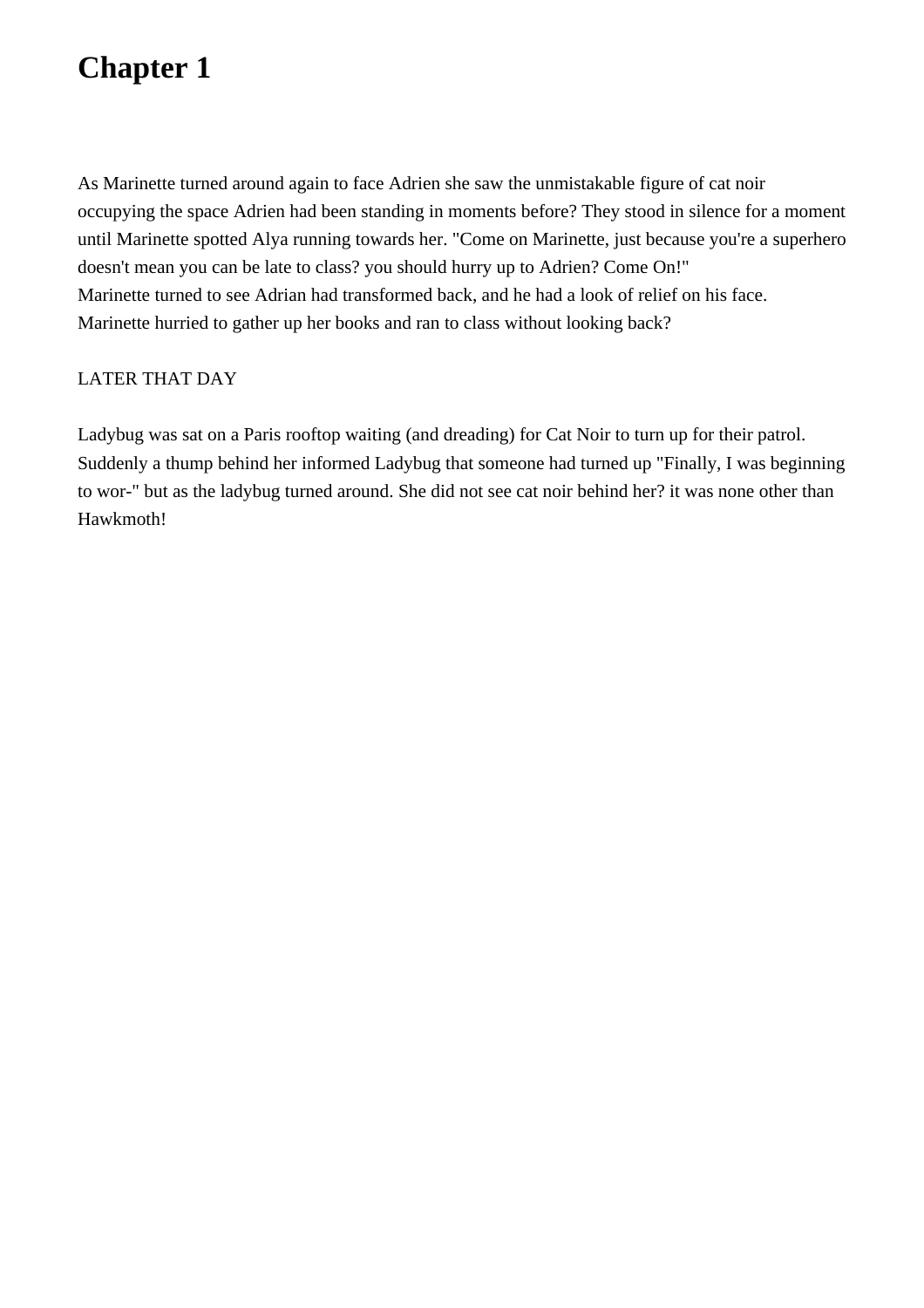**The Sting of the Bee part 5**

**from Miraculer** 

**online:** https://www.allthetests.com/fan-fiction/cartoons-mangas-animes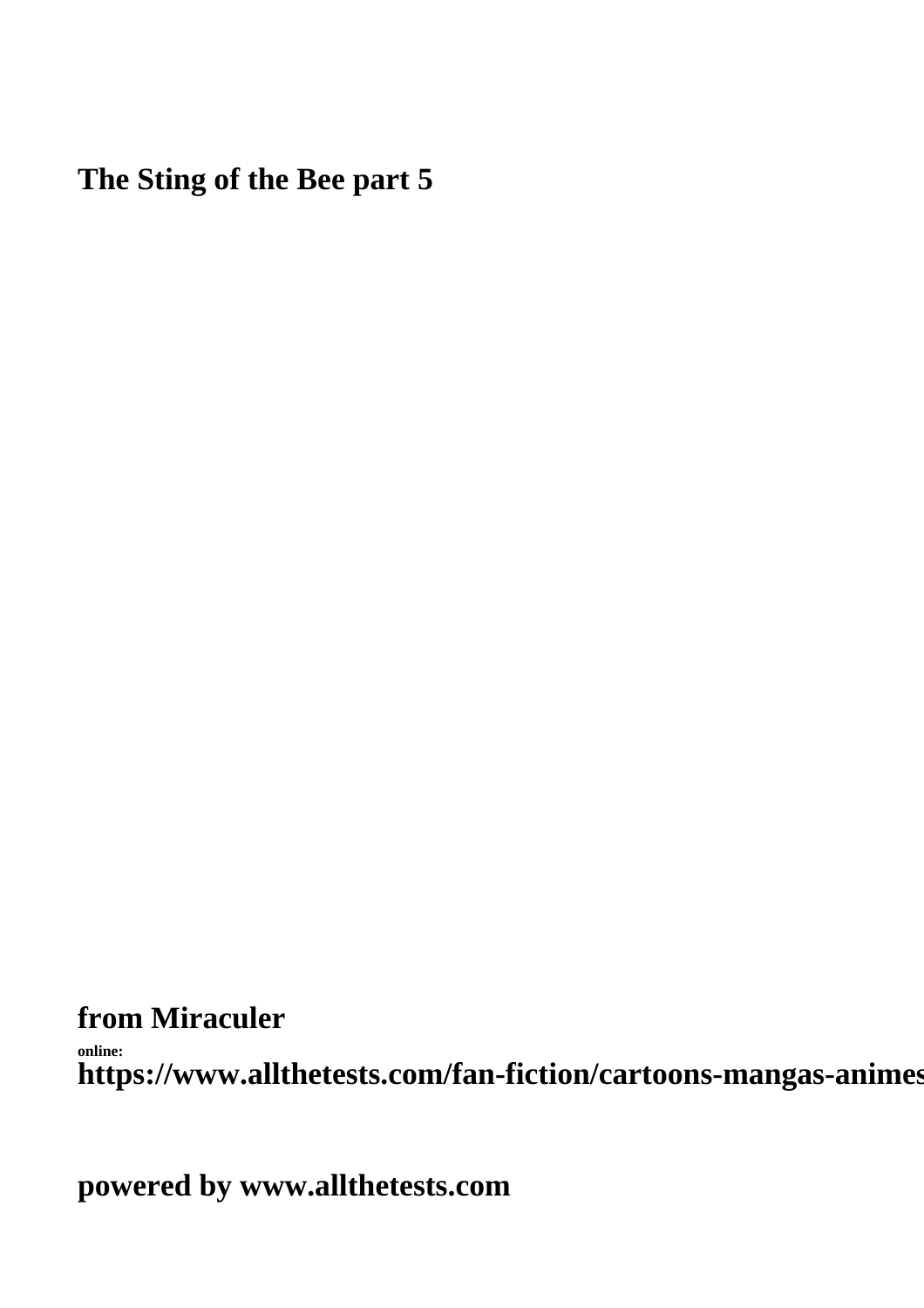Are you excited? Because I know I am. This ends in a slight cliffhanger but all will be revealed in the next part...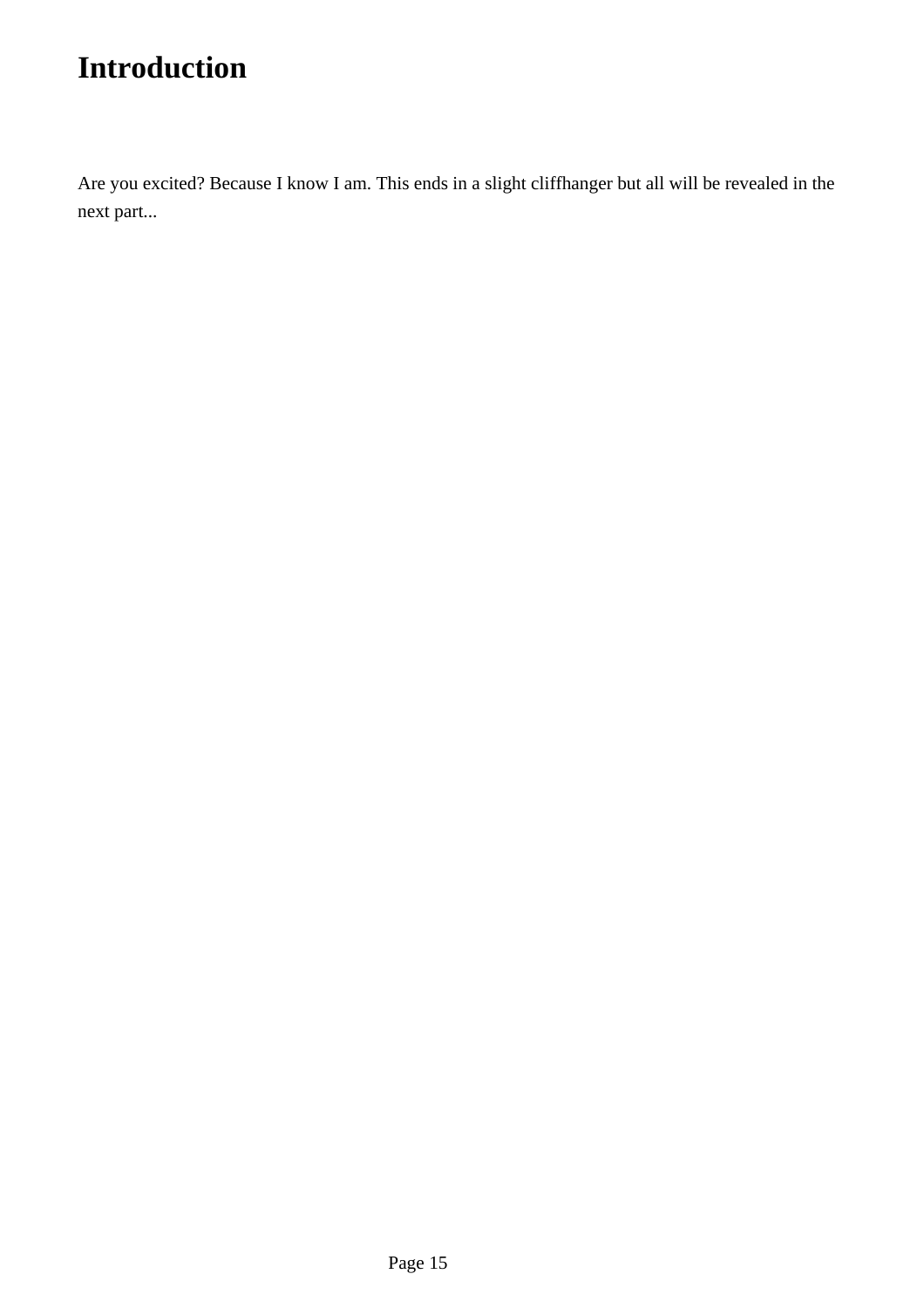Ladybug

"Why are you here?" Ladybug questioned in a threatening tone.

"I just want to talk." Replied Hawkmoth

"Me? Talk? To you? Yeah right. Try and make me."

"Oh we will?" answered Mayura as she appeared behind Ladybug. The heroine reached for her yoyo but it wasn't there. "Looking for something?" Mayura asked, holding up the red and black yoyo. Are you kidding me? LB thought before recovering from her shock. "How did you... Ugh never mind. You better give it back!" she shouted "Why should I?" Mayura questioned. Suddenly LB's bug phone rang. It was cat noir. Mayura threw her yoyo as far away as she could before turning back to Ladybug "If you want it you better go and get it?" She was about to jump down from the rooftop when something, well someone, grabbed her wrist. "Oh Ladybug. Did you think we'd let you go? Now, as I said earlier, we just want to talk." Ladybug glared at hawkmoth for a moment before giving in, "fine, what is it?"